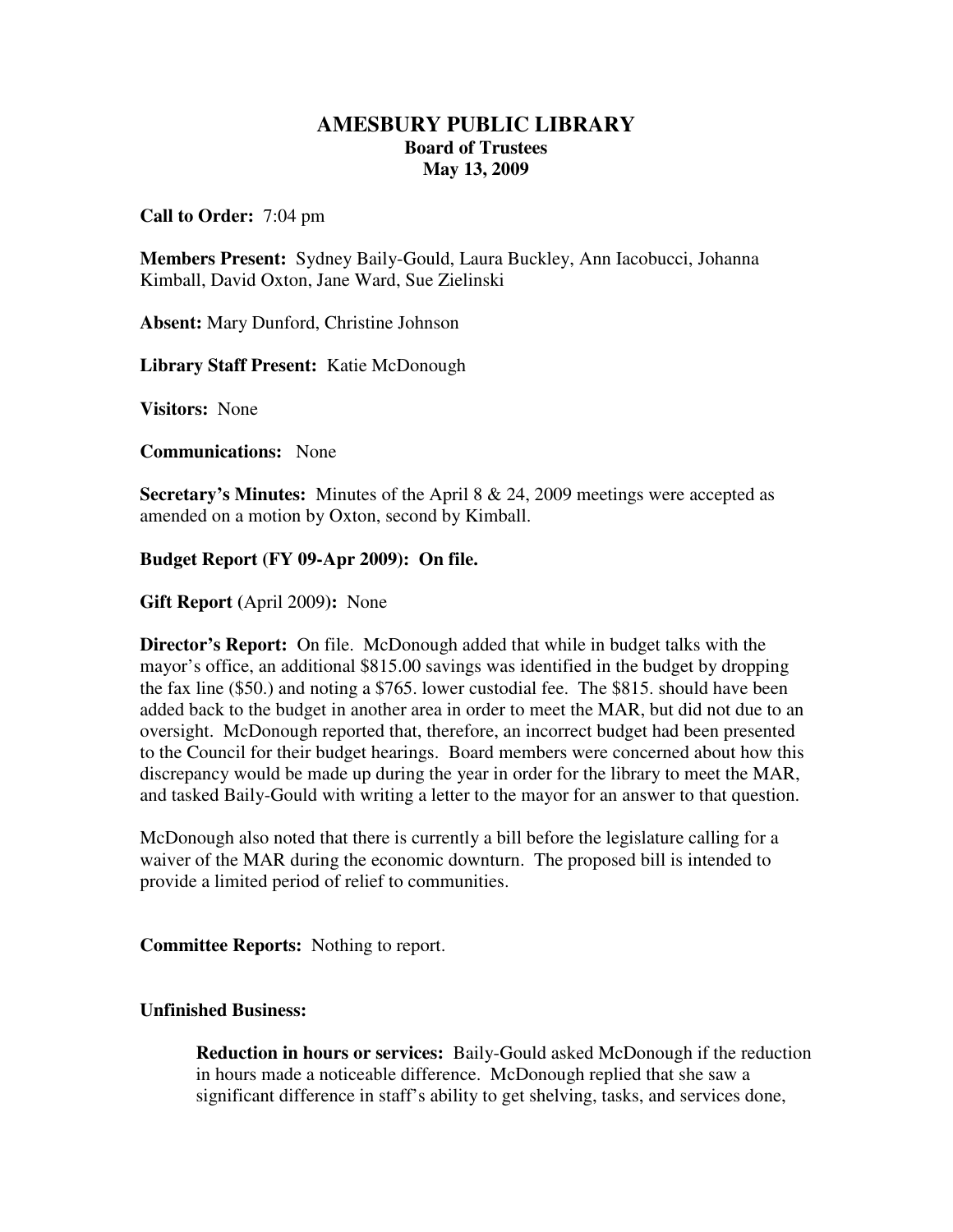and that the new hours are working well. She added that the book drop is full on Monday, but processing the books is being done well by on duty staff. Currently there are between three and four staff members at work on the closed Mondays. No complaints have been noted.

**Update from LB on Trustee Orientation Packet:** Buckley had nothing to report at this time.

**Mission Statement for PR Committee:** The proposed mission statement for the newly created committee reads:

The Public Relations Committee works collaboratively with library public relations staff to create, implement, and support a communication network that will positively project the image of the Amesbury Public Library and its programs within the community. The Committee will also develop these strategies collaboratively with the Board as a whole as all Trustees work to advocate for the value of the library and promote the library's services. To effectively promote the library as an information and cultural center, the Committee will reach out to all local and regional media outlets, community business and civic groups, our consortium, and library patrons.

Mission statement was approved on a motion by Kimball, second by Zielinski. Motion passed unanimously.

**Review/Prioritize Goals FY09:** Baily-Gould noted that both the PR Committee goal and the review of mission statements goal have been met. She asked McDonough about the Board's goal of monitoring progress on the vault. McDonough reported that the library is waiting to hear about a \$2500. preservation survey. This grant pays for a consultant to come in, review the current facilities, then make an assessment of our preservation needs. McDonough estimated that she would know about the grant award by July.

Baily-Gould stated that past estimates for improving the vault showed the project might be extremely costly. McDonough explained also that this preservation survey grant would open the door to other grants for such a project. These, she said, might provide a stop gap measure for preservation until the town gets a library addition and improved facilities. In the meantime, she added, Merrimac seems content with the arrangement of holding our historic items.

Baily-Gould moved on to the staff support goal. She noted the two events in November and February, and asked if we should now be considering a third. She suggested a breakfast. McDonough noted that Thursdays are good days for such events. The Board decided to hold the next staff appreciation breakfast on Thursday, June 11, the day after our next scheduled Board meeting. Trustees signed up to provide various items.